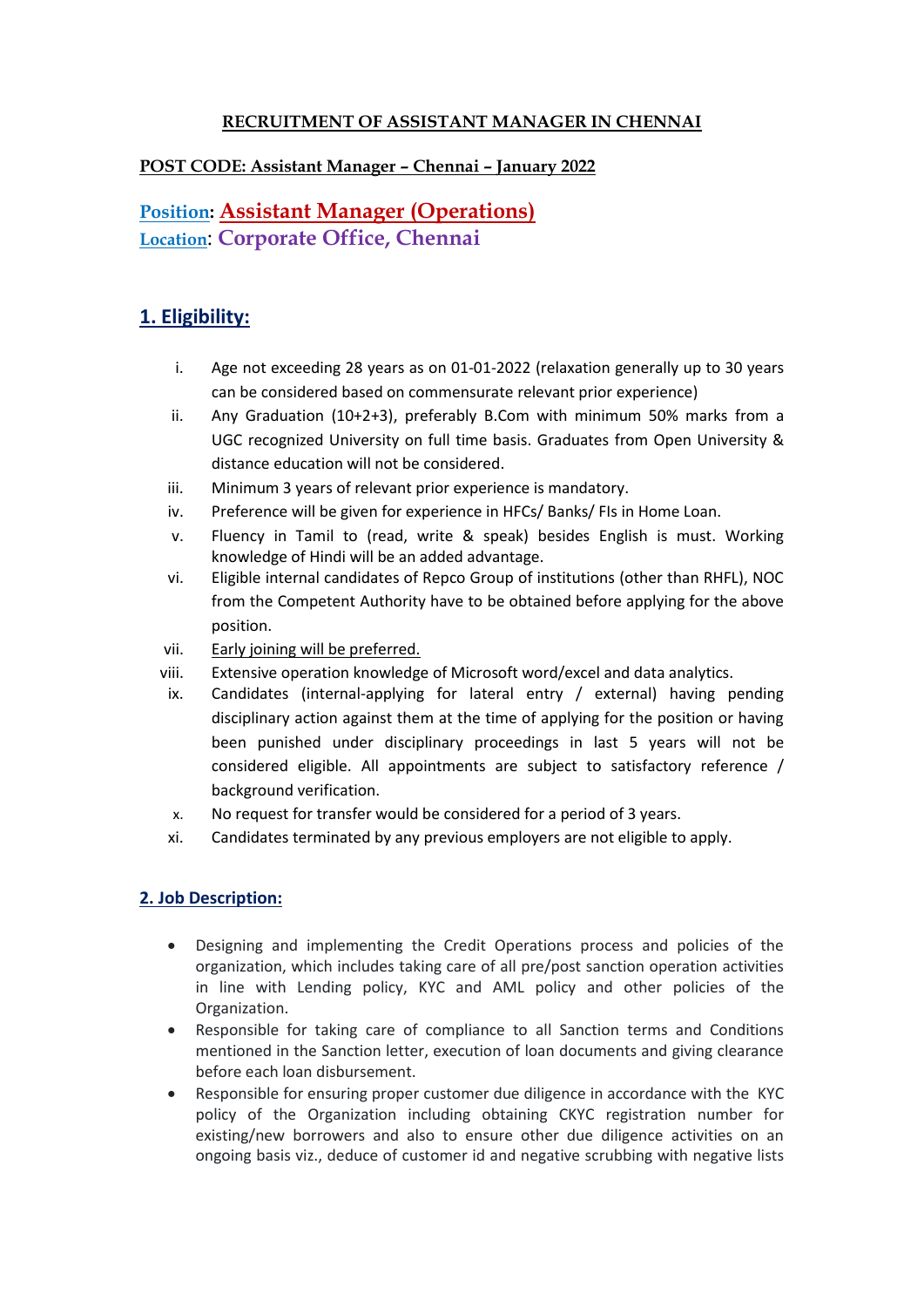and caution list issued by RBI and other Statutory bodies. Customer Risk categorization etc.

- Responsible for maintaining proper MIS on all loans including data on customer profile and presenting analysis of data to the Top Management at regular intervals.
- Responsible for follow up and update to the Management on the pending mortgage creation, pending disbursement, pending CERSAI creation, revaluation of properties of the existing loan accounts as per the requirement in the lending policy etc .
- Responsible for Document management including storage and up keeping of all loan and property documents.
- In respect of loans where Disbursement in stages, to ensure compliance of sanction condition at each stage of disbursement and collection of PEMI and conversion of PEMI to EMI on completion of house construction.
- To have regular follow up on Bucket 1 and 2 accounts with branches/customers directly wherever required.
- Compliance to risk management related control activities including providing MIS to Risk dept and responsible for implementation of risk mitigation plans proposed by the Risk dept.

# **Other Areas:**

- Analytical skills and an eye for detail
- Business Environment awareness and In depth knowledge of core business of the Company
- Numerical skills including usage of various models
- Planning and organizational skills
- Ability to understand broader business issues
- Communication and presentation skills

# **3. Key Competencies Required:**

- $\bullet$  Effective communication skill verbal and written
- Negotiation skill
- Teamwork and time management
- Multitasking ability
- Planning and organizing skill
- Target orientation
- Proficiency in MS-Word/MS-Excel/MS-PowerPoint

# **4. Pay & Perquisites:**

Monthly Gross Pay including meal card starting from Rs.24,000/-.Higher salary can be considered based on prior experience/performance in the recruitment process at the discretion of the Management.

**PROBATION PERIOD: 1 year** (extendable based on performance)